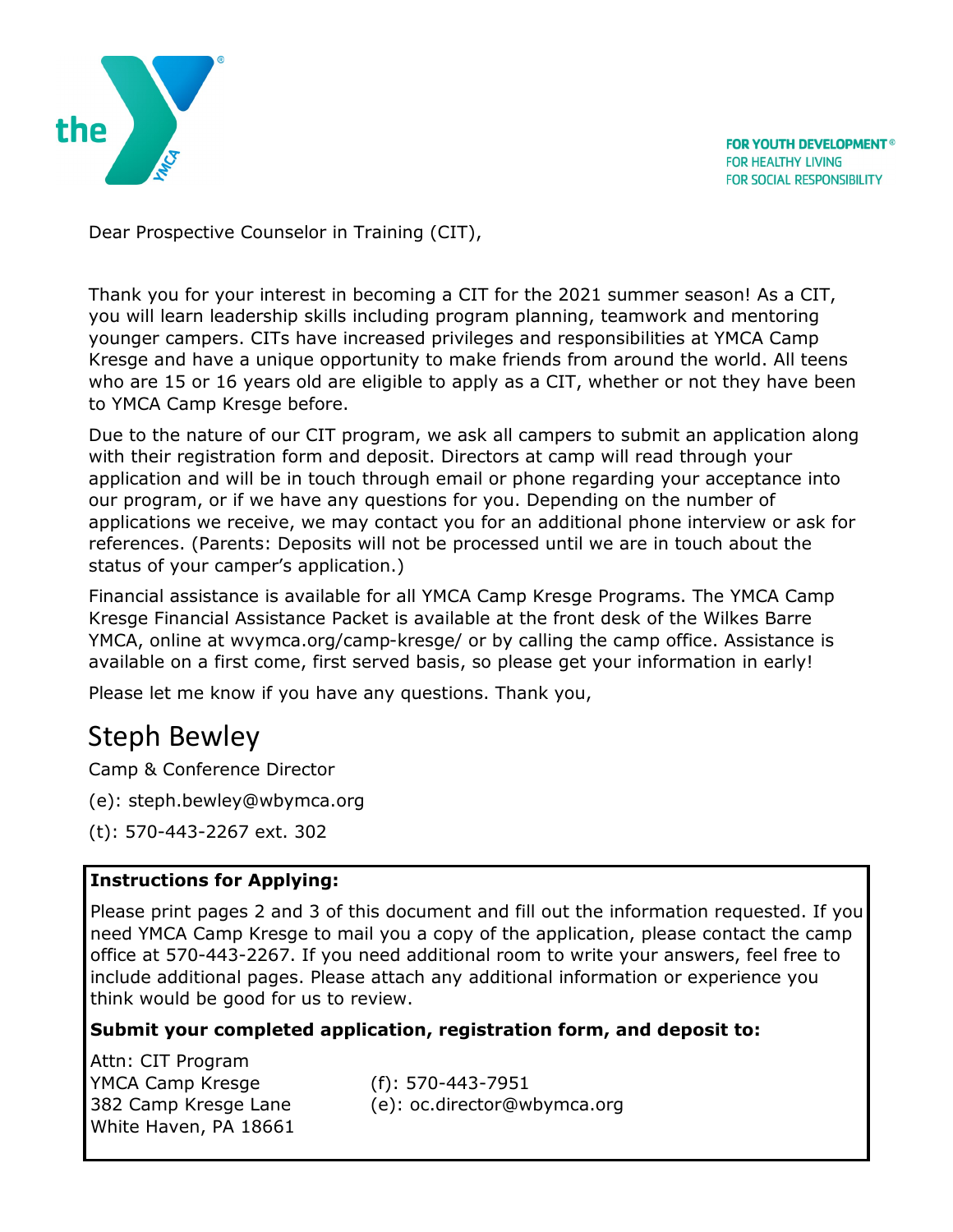

#### **2021 Counselor in Training Application (To be filled out by the camper)**

| <b>Section 1: Contact Information</b>                                                                                                                                                                                         |                                                                                                                    |  |  |
|-------------------------------------------------------------------------------------------------------------------------------------------------------------------------------------------------------------------------------|--------------------------------------------------------------------------------------------------------------------|--|--|
| <b>Applicant Information:</b>                                                                                                                                                                                                 |                                                                                                                    |  |  |
|                                                                                                                                                                                                                               |                                                                                                                    |  |  |
|                                                                                                                                                                                                                               |                                                                                                                    |  |  |
|                                                                                                                                                                                                                               | Email Address: $\Box$ The Check here if this is a parent's email that you use.                                     |  |  |
| <b>Parent/Guardian 1 Information</b>                                                                                                                                                                                          |                                                                                                                    |  |  |
| Name: Contract Contract Contract Contract Contract Contract Contract Contract Contract Contract Contract Contract Contract Contract Contract Contract Contract Contract Contract Contract Contract Contract Contract Contract |                                                                                                                    |  |  |
|                                                                                                                                                                                                                               | Email Address: No. 2014. The Relationship to Camper: No. 2014. The Camper Complete Street Assembly Department      |  |  |
|                                                                                                                                                                                                                               | <b>Parent/Guardian 2 Information</b> $\Box$ Check here if you live only with Parent 1 and/or can't fill out below. |  |  |
|                                                                                                                                                                                                                               |                                                                                                                    |  |  |
|                                                                                                                                                                                                                               |                                                                                                                    |  |  |

#### **Section 2: Parent/Guardian Email Contact Agreement**

CIT Applicant: Please ask your parent/ guardian to read and sign the below statement. If they have any questions, they can contact the camp office at ck.office@wbymca.org or 570-443-2267.

As a part of the application process, we will be in touch with your teen through email regarding the status of their application and if there is any additional paperwork needed. (All CITs accepted into program sign a code of conduct). If we are in contact with the camper through their personal email account, we will cc your email address in all communication to keep you in the loop. It is important that we have a valid email address for you and your camper. If the camper is using a parent's email address for communication, we invite you to read what comes through your inbox. We hope that this transparency will be seen as an added level of security in our communication, while allowing CITs to take on responsibility of responding.

If in the future your CIT applies for a position as a staff member, we will transition to emailing the applicant alone.

*By signing below, I certify that YMCA Camp Kresge staff has permission to email my child at the email address listed in section one. If at any time I have questions or concerns regarding communication with my child, I will contact the YMCA Camp Kresge office at 570-443-2267.*

**Parent Signature: Parent Name: Date:**

### **Section 3: School and Camp Information**

Present School Attending: Grade in School: Grade in School:

Extracurricular Activities:

Please list any summer camp (Day or Overnight) that you have attended, and the number of years attended.